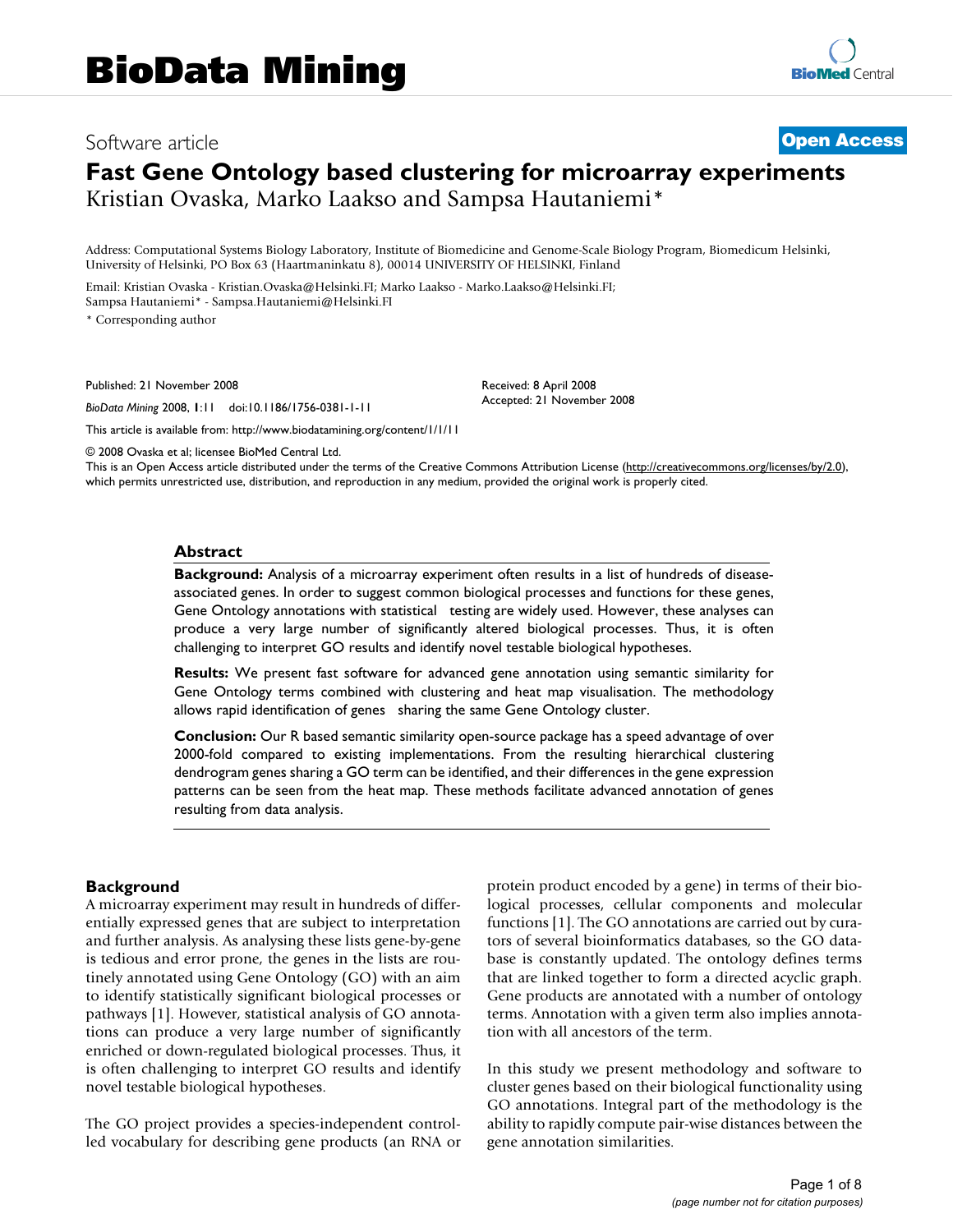Two approaches to gene similarity computation are graph structure -based (GS) and information content -based (IC) measures. GS-based methods use the hierarchical structure of GO in computing gene similarity. IC-based methods additionally consider the *a priori* probabilities, or information contents, of GO terms in a reference gene set. IC-based measures have been found to perform better than pure graph-based measures [2,3].

Czekanowski-Dice similarity [4] is a GS-based method. Distance of genes  $G_1$  and  $G_2$  is defined as

$$
d(G_1, G_2) = \frac{\#(GO(G_1)\Delta GO(G_2))}{\#(GO(G_1)\cup GO(G_2)) + \#(GO(G_1)\cap GO(G_2))}
$$
'

where  $\Delta$  is the symmetric set difference, # is the number of elements in a set and  $GO(G_i)$  is the set of  $GO$  annotations for gene  $G_i$ . Similarity can be defined as  $1 - d(G_1, G_2)$ .

In Kappa statistics [5], each gene is represented as a binary vector  $(g_1,...,g_N)$ , where  $g_i$  is 1 if the gene is annotated with the GO term *gi* and 0 otherwise. *N* is the total number of GO terms under consideration.

Similarity of genes  $G_1$  and  $G_2$  is defined as

$$
K_{G_1,G_2}=\frac{O_{G_1,G_2}-A_{G_1,G_2}}{1-A_{G_1,G_2}}\,,
$$

where  $\mathrm{O}_{\mathrm{G_1},\mathrm{G_2}}$  represents observed co-occurrence of GO terms and  $A_{G_1,G_2}$  represents random co-occurrence.  $O_{G_1,G_2}$  is the relative frequency of agreeing locations in the two binary vectors, i.e., locations that are either both 0 or both 1.  $A_{G_1,G_2}$  is the expected relative frequency of such locations if the binary vectors were random, taking into account the observed probabilities of 0's and 1's.

The following discussion considers IC-based similarity measures. The information content of a GO term is computed by the frequency of the term occurring in annotations; a rarely used term contains a greater amount of information. Probability for observing a term *t* is defined as  $p(t) = \frac{\text{Freq}(t)}{\text{MaxFreq}}$ , where MaxFreq is the maximum frequency of all terms [6]. The information content for a term *t* is given as  $IC(t) = -\log_2 p(t)$ . Probabilities can be estimated from a corpus of annotations, such as the Gene Ontology database.

Several related similarity metrics are based on the most informative common ancestor (MICA) of two GO terms

and were introduced in the context of GO by Lord et al. [7]. To compute the semantic similarity between terms  $t_1$ and  $t<sub>2</sub>$ , we first find the most informative common ancestor *A* of  $t_1$  and  $t_2$ , i.e., *A* is a term that is an ancestor of both  $t_1$  and  $t_2$  and has the maximum *IC* among common ancestors *CommonAnc*( $t_1$ , $t_2$ ) of the terms. Now, the Resnik similarity [8] is defined as

$$
Sim_{Resnik}(t_1, t_2) = IC(A).
$$

Several other measures are defined that also take the information contents of  $t_1$  and  $t_2$  into account. The Lin measure [9] is defined as

$$
\text{Sim}_{\text{Lin}}(t_1, t_2) = \frac{2IC(A)}{IC(t_1) + IC(t_2)}.\tag{1}
$$

Jiang and Conrath [10] define a semantic distance metric as

$$
d_{JC}(t_1, t_2) = IC(t_1) + IC(t_2) - 2IC(A).
$$

The corresponding similarity measure for  $d_{IC}(t_1, t_2)$  [6] is given by

$$
\operatorname{Sim}_{J\text{C}}(t_1, t_2) = \frac{1}{d_{J\text{C}}(t_1, t_2) + 1}.
$$

Finally, the Relevance measure [11] that combines Lin's and Resnik's measures is defined as

The MICA-based measures can be modified to take into account so called disjunctive ancestor terms [6]. Two ancestors  $a_1$  and  $a_2$  of a term  $t$  are disjunctive if there are independent paths from  $a_1$  to  $t$  and from  $a_2$  to  $t$ . Such ancestors represent distinct interpretations of the term *t*. In the GraSM enhancement, all common disjunctive ancestors of terms  $t_1$  and  $t_2$  are considered when computing  $\text{Sim}(t_1, t_2)$  [6]. GraSM modifies the computation of *IC*(*A*) and can be applied to the Resnik, Lin and Jiang-Conrath measures.  $\sin R_{rel}(t_1, t_2) = \max_{t \in CommonAncl(t_1, t_2)} \frac{2 \log p(t)(1-p(t))}{\log p(t_1) + \log p(t_2)}$  $2 \log p(t)$ (1 1  $=\max_{t \in CommonAnc(t_1, t_2)} \frac{2 \log p(t)(1-p(t))}{\log p(t_1) + \log p(t_2)}$  $\frac{f(t) (1 - p(t))}{f(t) + \log p(t_2)} = \frac{2IC(A)(1 - p(A))}{IC(t_1) + IC(t_2)}.$  $IC(A)(1-p(A$ 2)  $IC(t_1) + IC(t_1)$  $2IC(A)(1)$ 1)+ $IC(t_2)$ 

After computing the pair-wise term similarities, the next step in MICA-based measures is to calculate the similarity between genes  $G_1$  and  $G_2$ . This can be done in several ways and our package supports three most commonly used methods. In the two simplest methods, the maximum or the mean of pair-wise GO term similarities between annotation sets of  $G_1$  and  $G_2$  is used as the similarity value [12]. That is, when  $G_1$  is annotated with terms  $t_1, \ldots, t_n$  and  $G_2$ with terms  $t'_1, ..., t'_m$ , pair-wise term similarities form an *n*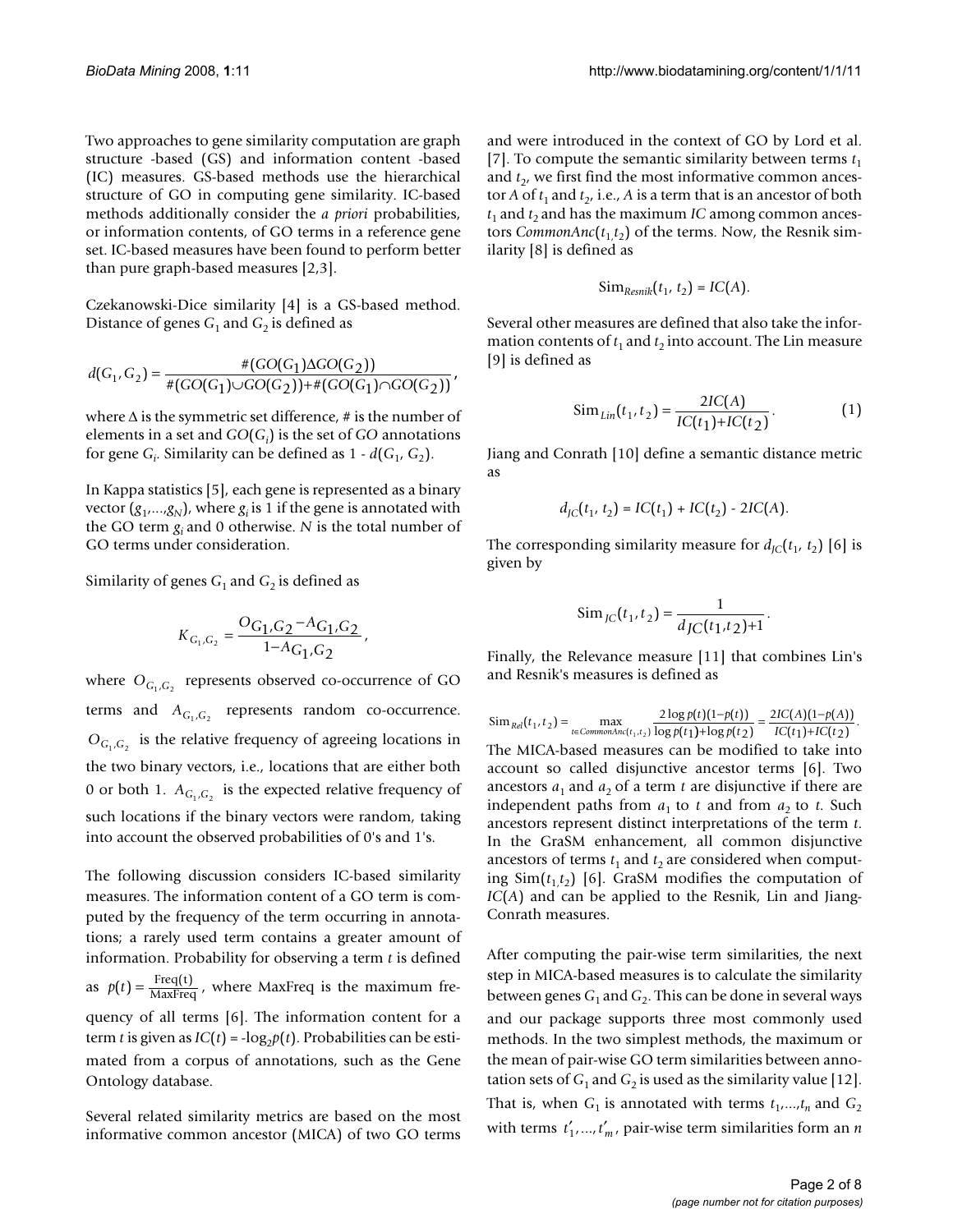$\times$  *m* matrix **S**. Now, Sim<sub>eene</sub>( $G_1$ ,  $G_2$ ) is the maximum or the mean of the matrix. In the third method, similarity is defined as Sim*gene*(*G*1, *G*2) = max{*rowScore, columnScore*} [11], where

$$
rowScore=\frac{1}{n}\sum_{i=1}^{n}\max_{1\leq j\leq m}S_{ij} \text{ and } columnScore=\frac{1}{m}\sum_{j=1}^{m}\max_{1\leq i\leq n}S_{ij}.
$$

In addition to MICA- and GraSM-based measures, we have implemented the cosine similarity and SimGIC measures. In cosine similarity [13], each gene *G* is represented as a vector  $(w_1, w_2, ..., w_N)$ , where each  $w_i$  is *IC*(*t<sub>i</sub>*) if *G* is annotated with the term  $t_i$ , or 0 otherwise. *N* is the total number of GO terms under consideration. Similarity of genes  $G_1$  and  $G_2$  is defined as  $\frac{G_1 \cdot G_2}{|G_1||G_2|}$ , where  $\cdot$  is the dot product and  $|v|$  is the vector norm. This is the cosine of the angle between vectors  $G_1$  and  $G_2$ . In the SimGIC (Graph Information Content) measure [3], similarity of genes  $G_1$  and  $G_2$  is defined as *G*1·G2<br>G1||G2  $1 \mid G_2$ ⋅  $|G_1||G_2|$ 

$$
\frac{\Sigma_{t \in GO(G_1) \cap GO(G_2)}IC(t)}{\Sigma_{t \in GO(G_1) \cup GO(G_2)}IC(t)},
$$

where  $GO(G_i)$  gives the GO annotations of gene  $G_i$ . Sim-GIC is a hybrid of GS- and IC-based methods.

Given similarities between the genes we use hierarchical clustering with heat map presentation to visualise both semantic similarities and expression levels of the genes. First, similarity measures are converted to distances using  $d(x, y) = 1 - \text{Sim}(x, y)$  when the similarity range is [0, 1] (Czekanowski-Dice, Kappa, Lin, Jiang-Conrath, Relevance, Cosine, SimGIC) or using  $d(x, y) = 1/(\text{Sim}(x, y) +$ 1) when the range is  $[0, \infty)$  (Resnik). Second, a hierarchical clustering algorithm is run using the converted distances. The results are visualised as a dendrogram and heat map. The dendrogram is generated using the GO semantic distances and allows identification of clusters containing genes contributing to the same biological process. For each cluster we compute statistical significance with a permutation test. The heat map illustrates gene expression data obtained from microarray analysis. Thus, the visualisation framework integrates both functional gene expression levels to biological processes, which facilitates interpretation of the gene expression analysis results.

# **Implementation**

The semantic similarity package, csbl.go, is available for R [14]. The package computes similarities for arbitrary number of genes and supports the following measures:

Czekanowski-Dice, Kappa, Resnik (with GraSM as an option), Jiang-Conrath (GraSM), Lin (GraSM), Relevance, Cosine and SimGIC. The MICA-based measures (Resnik, Lin, Jiang-Conrath, Relevance and GraSM enhancements) are implemented as a combination of R and C++ code; the four other measures are implemented in R. In addition to the regular R package, csbl.go is available as a component for Anduril [15], a framework for high-throughput data analysis we recently developed. The package is extensively tested and includes a user guide.

Similarity computation needs GO term probabilities for the reference gene set. We provide precomputed probability tables for *Homo sapiens*, *Saccharomyces cerevisiae*, *Caenorhabditis elegans*, *Drosophila melanogaster*, *Mus musculus* and *Rattus norvegicus*. The tables are computed based on all gene and protein annotations for the given organism found in the geneontology.org database. As GO is constantly updated and revised, we update the tables every six months. The package also has an option to use custom tables. The taxonomy ID of the organism is stored along with probability tables as metadata, which enables selection of a table by organism ID. The package also includes an option to compute GO term enrichment using Fisher's Exact Test [16].

# **Results and discussion**

We evaluated the package by using a performance benchmark and by applying the methods to microarray data from a testicular germ cell tumor study [17].

# *Performance benchmark*

We compared the performance of our package to two earlier introduced semantic similarity packages, SemSim 1.6.0 [18] and GOSim 1.1.5.1 [12]. The benchmark computes semantic similarities for GO term set sizes 50, 100 and 200. For csbl.go and SemSim, the measures Resnik, Jiang-Conrath, Lin and Relevance are used in the benchmark. GOSim does not support the Relevance measure so only the three other measures are used for it. The GraSM enhancement was not used in the benchmark as SemSim does not support GraSM.

The benchmark computes a symmetric *n* × *n* similarity matrix for the GO term sets. The three packages handle matrix computation in different ways. GOSim and csbl.go take a single term list and compute the symmetric matrix by computing half of of the pair-wise similarities (*n*2/2) and mirroring the matrix by the diagonal. SemSim takes two potentially different term lists and computes all *n*<sup>2</sup> pair-wise similarities. To compare the packages, we halved the execution times of SemSim in order to consider a situation where all packages perform *n*2/2 operations. The benchmark computes GO term similarities instead of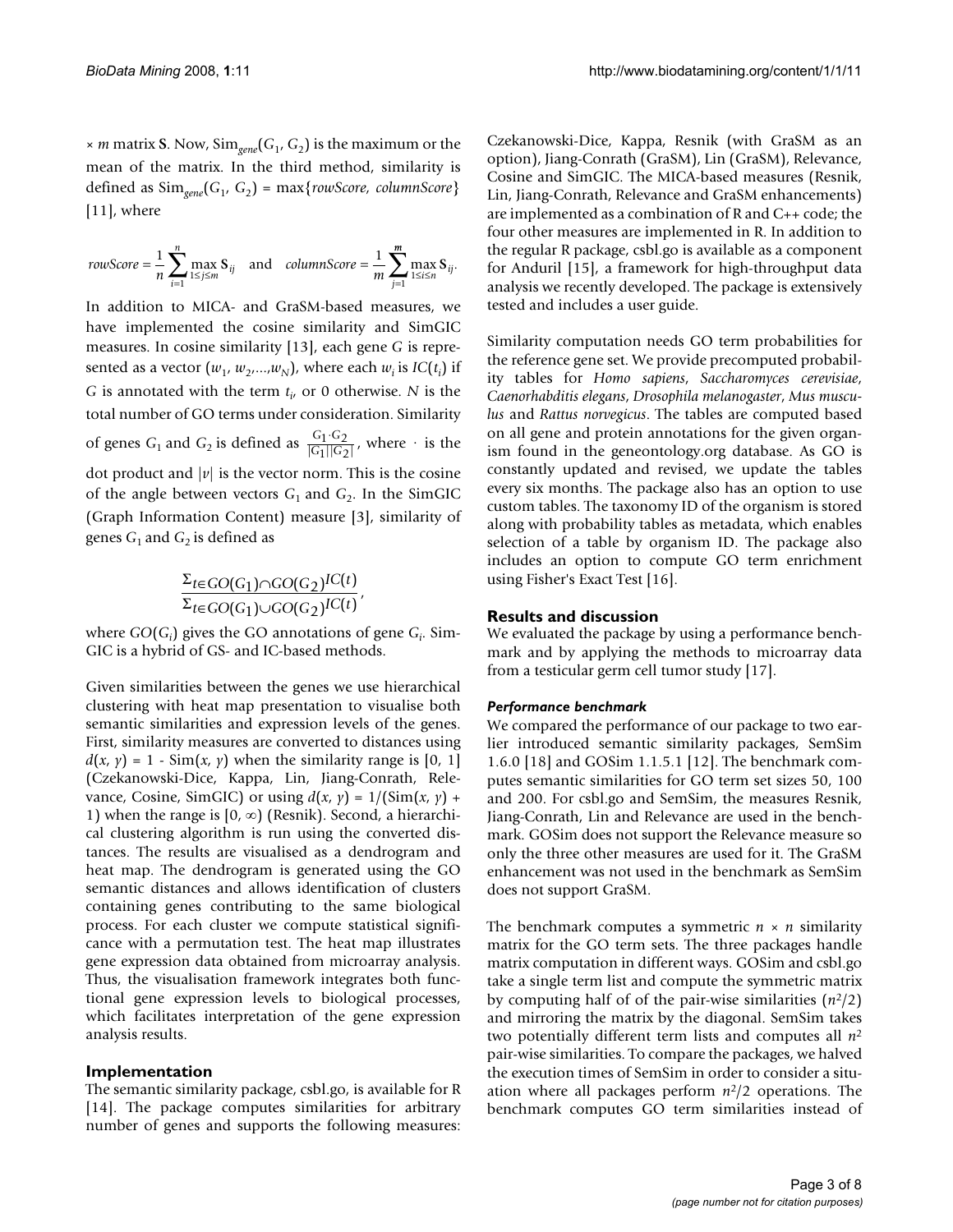gene similarities because the former is the most time-consuming part of similarity computation.

Benchmark results are in shown in Table 1. With the csbl.go package we obtained 2400- to 5000-fold (GOSim) and 2100- to 3000-fold (SemSim) speed gains. The speed gain achieved by csbl.go becomes more obvious with larger number of GO terms. For example, with 1000 terms SemSim and GOSim take more than 30 minutes while csbl.go takes less than one second.

# *Case study*

As a case study, we applied similarity measures to identify common GO classes for differentially expressed genes involved in testicular germ cell tumors (TGCTs). The TGCT microarray study here consists of five undifferentiated embryonal carcinoma samples and 12 differentiated testicular cell samples, which include both tumors and healthy samples [17].

We re-analysed the data set with the goal of finding differentially expressed genes (DEGs) between four undifferentiated samples (EC\_0502, EC\_0564, EC\_1017 and EC\_1740) and 10 differentiated samples (Cc\_0915, N\_9013, N\_9014, N\_0140, Ter\_0691, Ter\_0696, YST\_0216, YST\_0307, YST\_0738, YST\_2110). Three samples (EC\_1838, Ter\_1282 and Ter\_2201) were excluded due to data quality problems. Data from the two-channel Agilent Human 1A were background corrected and processed with LOWESS [19]. DEGs were selected using t-test followed by false discovery rate correction [20]. We obtained 65 genes that have q-value below 0.1 and have also fold change of at least 1.5. We found GO annotations for 58 of the 65 genes using Ensembl version 50 [21]. Among the 58 genes, the median number of GO annotations per gene is eight.

We computed the similarities between the 58 DEGs using the Lin measure and converted the similarity matrix into distance using  $d(x, y) = 1 - \text{Sim}(x, y)$ . Then we used agglomerative hierarchical clustering in R to generate gene clusters based on the GO distance matrix. The heat map that combines GO clusters and expression data is shown in Figure 1. GO-based clustering for the genes is visualised with a dendrogram on the left. To visualise the relationships between samples, a second dendrogram based on expression profiles is shown on the top. Using a dendrogram cutoff value of 0.35 we obtained nine clusters that are numbered *G*1,...,*G*9. The gene names for these nine clusters are given in Table 2 in the same order as Figure 1. To gain further insight into the clusters, we extracted the most informative GO terms for each cluster. These are terms that occur in every gene of the cluster (taking parent-child relationships into account) and have the largest information contents. The most informative terms for each cluster and their *IC* values are listed in Table 3. To assess the significance of the *IC* values, we computed pvalues using a permutation test [16]. To obtain the p-value for a cluster with the size *k*, we generated 10000 random clusters with size *k* and computed *IC* of the most informative term in each cluster. The p-value is then the fraction of clusters having *IC* at least as great as the cluster under study.

The cluster G5 consists of two genes: cystathionase (CTH) and glyoxalase I (GLO1). These two genes correlate strongly in their GO terms as their extremely high ICvalue of 12.0 indicates. Also their gene expression patterns are almost identical across the samples as shown in the heat map in Figure 1. GLO1 is a glutathione-binding protein that contributes to several pathways that are associated with various diseases, such as cancers [22]. As glutathione plays a key role in the process where tumor cells acquire resistance to anti-cancer drugs, GLO1 inhibitors are considered as potential anti-cancer agents [22,23].

#### **Table 1: Benchmark results.**

| Measure       | Number of GO terms | csbl.go | GOSim (vs. csbl.go) | SemSim (vs. csbl.go)<br>4.5 s $(2158 x)$ |
|---------------|--------------------|---------|---------------------|------------------------------------------|
| Resnik        | 50                 | 0.002 s | 4.9 s $(2399 x)$    |                                          |
| Resnik        | 100                | 0.006 s | 19.5 s $(3219 x)$   | 17.4 s $(2880 x)$                        |
| Resnik        | 200                | 0.024 s | 77.8 s $(3245 x)$   | 71.0 s $(2963 x)$                        |
| Lin           | 50                 | 0.002 s | 7.4 s $(3612 x)$    | 4.5 s $(2167 x)$                         |
| Lin           | 100                | 0.007 s | 29.5 s $(4284 x)$   | 17.4 s $(2528 x)$                        |
| Lin           | 200                | 0.024 s | 117.8 s (4894 x)    | 71.0 s $(2950 x)$                        |
| Jiang-Conrath | 50                 | 0.002 s | 7.4 s $(3590 x)$    | 4.5 s $(2157 x)$                         |
| Jiang-Conrath | 100                | 0.007 s | 29.5 s $(4274 x)$   | 17.4 s (2525 x)                          |
| Jiang-Conrath | 200                | 0.023 s | 117.5 s (5043 x)    | 70.9 s $(3043 x)$                        |
| Relevance     | 50                 | 0.002 s |                     | 4.5 s $(2062 x)$                         |
| Relevance     | 100                | 0.007 s |                     | 17.4 s $(2400 x)$                        |
| Relevance     | 200                | 0.025 s |                     | 71.1 s $(2866 x)$                        |

Speed difference between csbl.go and other package is shown in parenthesis. Timings of csbl.go are shown with an accuracy of 1/1000 s.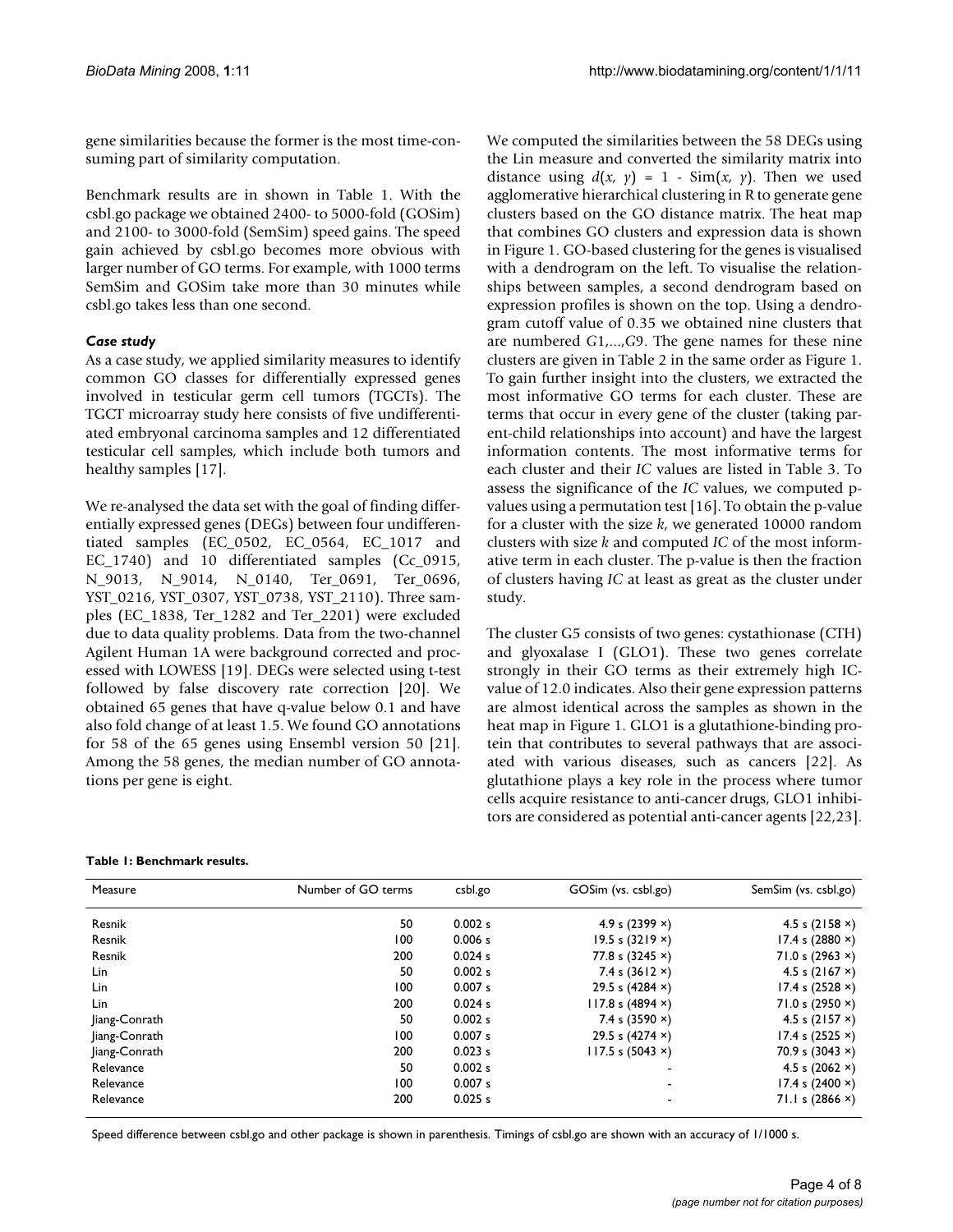

# **Figure 1**

**GO heat map and clustering**. GO based clustering dendrogram of the selected genes (vertical axis) is visualised along with the expression patterns that are used to cluster the samples (horizontal axis). There are nine GO-based clusters named *G*1,...,*G*9 that contain more than one gene. The GO clusters are separated by a horizontal bar in the heat map. Genes without annotations are omitted from the heat map. Overexpressed genes are shown with white or yellow color and underexpressed genes with red color.

CTH is a critical factor in glutathione synthesis and has recently been associated with increased risk of bladder cancer [24]. While detailed discussion of the exact roles of CTH and GLO1 in embryonal carcinomas is out of scope of this study, our results suggest that GLO1 and CTH may function in concert, and contribute to tumor progression and drug resistance in embryonic cancers.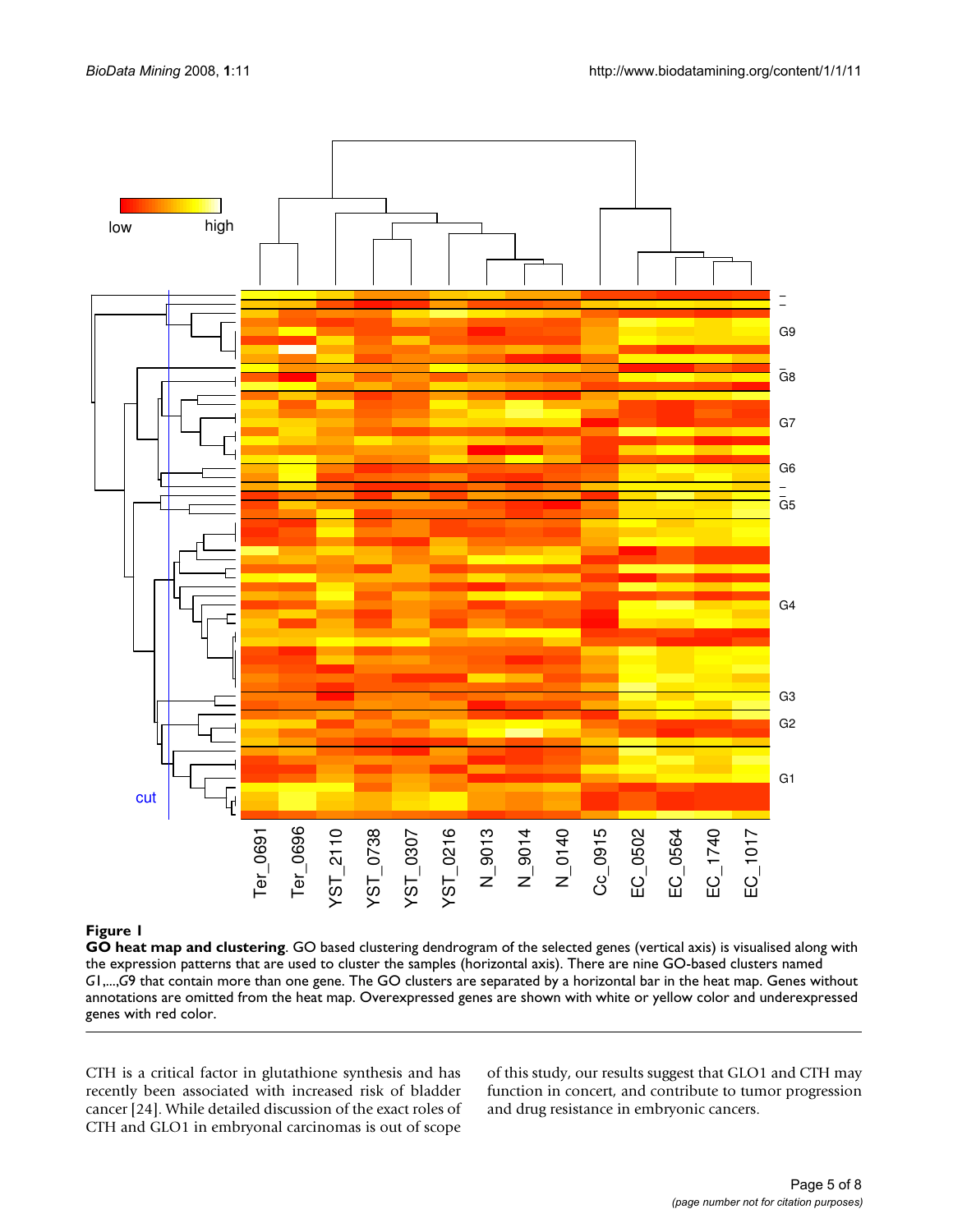| Cluster | Genes                                                      |
|---------|------------------------------------------------------------|
|         |                                                            |
| GI      | PDCL3 MAGED1 (two probe sets) PRKCE PRDX1 CLIC4 MRPS23     |
|         | GABARAPL3                                                  |
| G2      | CBR3 RANBPI7 NBEA FVT1                                     |
| G3      | <b>LRRC47 WARS</b>                                         |
| G4      | NANOGP8 ZNF215 POUSFI MYBL2 LITDI CITED2 TCEA2 SMARCADI    |
|         | MK167IP CPSF4 PPFIBP2 WDSUB1 PPP3CA ISG20LI TIPARP CEP290  |
|         | DPPA4 TJP2 NLRP7                                           |
| G5      | <b>CTH GLOI</b>                                            |
| G6      | PLAU PPAP2A                                                |
| G7      | TLR5 OR5R1 TMEM106C IFITM1 PCDHB5 PCDHB11 AC069513.28 PLK3 |
| G8      | SLC22A17 FLVCR1                                            |
| G9      | PDGFA IGSF21 GDF3 CCDC80 GAL TF                            |
|         |                                                            |

**Table 2: Genes corresponding to the most statistically significant clusters found in the case study.** 

*MAGED1* has two distinct differentially expressed probe sets. Genes are ordered from bottom to top in Figure 1. For example, the genes in cluster *G*1 in Figure 1 are, from bottom to top, *PDCL3*, two probe sets for *MAGED1*, *PRKCE*, etc.

Interestingly, *CTH* and *GLO1* contribute to the same biological process but do not have common pathways in the KEGG pathway database [25] as shown in Table 4 that contains all KEGG pathways associated to genes in Table 2. Thus, *CTH* and *GLO1* would not have been grouped together with standard pathway analyses despite the fact that, based on literature, their biological function is markedly similar.

### **Conclusion**

We have developed tools to cluster genes from microarray experiments using semantic similarity measures. Using benchmark tests we demonstrated clear speed gain as compared to existing implementations. Our efficient implementation of similarity measures enables analysis of gene sets with hundreds of genes that are typically seen in microarray experiments. We then combined expression data and GO annotations using hierarchical clustering and a heat map visualisation that together enable rapid identification of genes sharing similar biological functions. In our case study we further analysed genes that are differentially expressed in testicular germ cell tumors between undifferentiated embryonal carcinomas and differentiated testicular cells. Our results suggest that GObased annotation analysis approaches may be able to take advantage of the accumulated knowledge available in literature over approaches using pathway databases, which are typically updated in a much slower pace than the GO database. In summary, the csbl.go package allows rapid

**Table 3: Most informative GO terms for the clusters obtained from microarray data.** 

| Cluster        | Size           | p-value  |         | IC GO term                                |
|----------------|----------------|----------|---------|-------------------------------------------|
| GI             | 8              | 0.0063   | 1.835   | cytoplasm                                 |
| G <sub>2</sub> | 4              | 0.20     | 1.835   | cytoplasm                                 |
|                |                |          | 0.888   | binding                                   |
| G3             | 2              | 0.009    | 8.751   | aminoacyl-tRNA ligase activity            |
|                |                |          | 5.841   | translation                               |
|                |                |          | 0.888   | binding                                   |
| G4             | 9              | 0.020    | 0.888   | binding                                   |
| G5             | 2              | 0.0007   | 12.012  | carbon-sulfur lyase activity              |
|                |                |          | 1.835   | cytoplasm                                 |
|                |                |          | 1.753   | primary metabolic process                 |
| G6             | $\overline{2}$ | 0.21     | 4.705   | negative regulation of biological process |
|                |                |          | 3.420   | hydrolase activity                        |
|                |                |          | 3.4 I I | cellular protein metabolic process        |
| G7             | 8              | 0.020    | 1.366   | membrane                                  |
| G8             | $\overline{2}$ | 0.25     | 4.238   | transporter activity                      |
|                |                |          | 3.181   | transport                                 |
|                |                |          | 2.866   | integral to membrane                      |
| G9             | 6              | < 0.0001 | 3.967   | extracellular region                      |

*IC* is the information content of given term. P-values are derived using a permutation test with 10000 repetitions. At most three GO terms are shown for each cluster. Only common GO terms with *IC* > 0 are shown.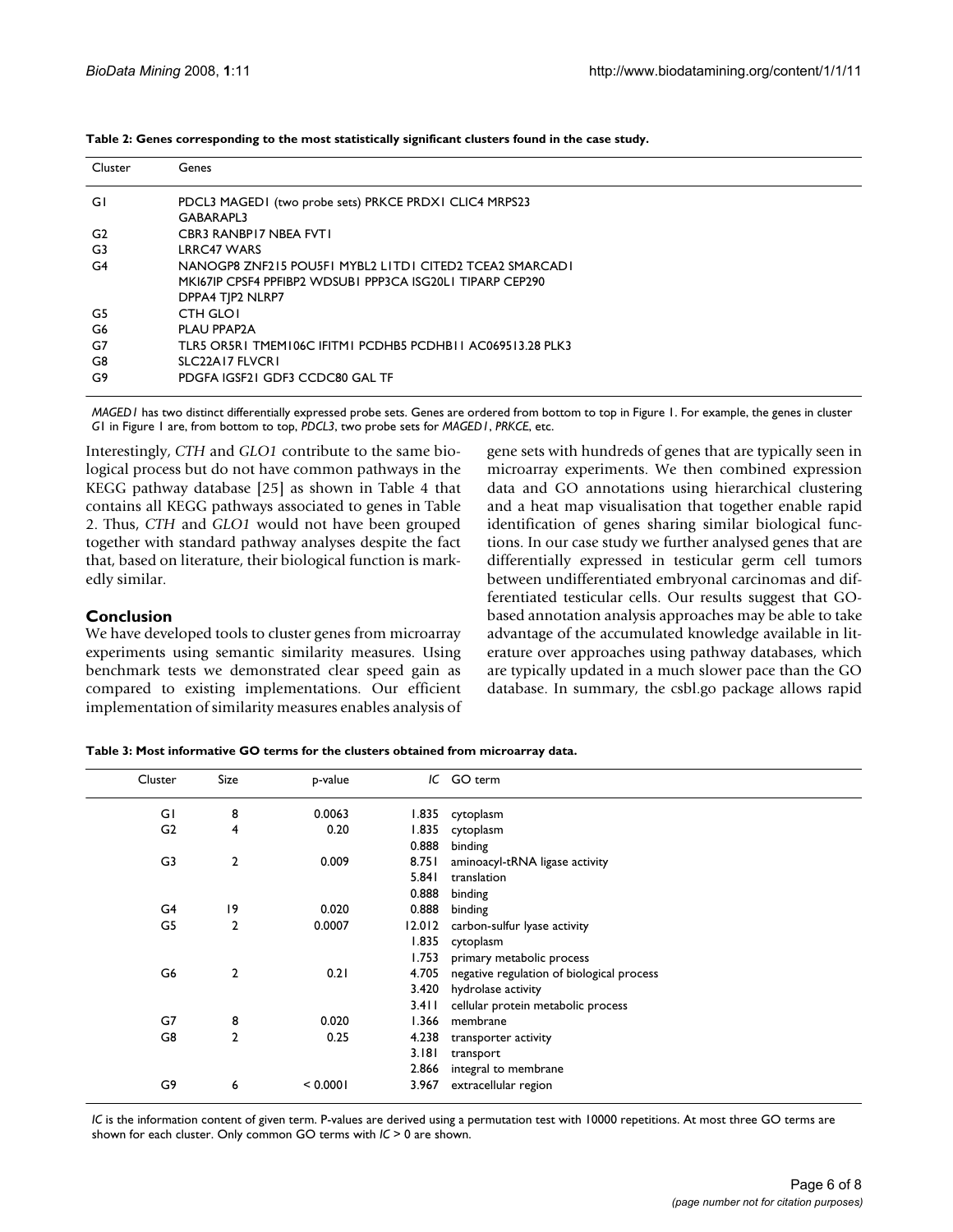| Cluster Gene   |                  | <b>KEGG</b> pathways                                                                                                                                                                                                                                                                                           |
|----------------|------------------|----------------------------------------------------------------------------------------------------------------------------------------------------------------------------------------------------------------------------------------------------------------------------------------------------------------|
| GI             | GABARAPL3        | Regulation of autophagy                                                                                                                                                                                                                                                                                        |
| GI             | <b>PRKCE</b>     | Tight junction, Fc epsilon RI signaling pathway, Type II diabetes mellitus                                                                                                                                                                                                                                     |
| G <sub>2</sub> | <b>FVT1</b>      | Sphingolipid metabolism                                                                                                                                                                                                                                                                                        |
| G <sub>2</sub> | CBR <sub>3</sub> | Arachidonic acid metabolism                                                                                                                                                                                                                                                                                    |
| G3             | <b>WARS</b>      | Tryptophan metabolism, Aminoacyl-tRNA biosynthesis                                                                                                                                                                                                                                                             |
| G4             | PPP3CA           | MAPK signaling pathway, Calcium signaling pathway, Apoptosis, Wnt signaling pathway, Axon guidance, VEGF signaling<br>pathway, Natural killer cell mediated cytotoxicity, T cell receptor signaling pathway, B cell receptor signaling pathway,<br>Long-term potentiation, Amyotrophic lateral sclerosis (ALS) |
| G4             | TJP2             | Tight junction, Vibrio cholerae infection                                                                                                                                                                                                                                                                      |
| G5             | CTH              | Glycine, serine and threonine metabolism, Methionine metabolism, Cysteine metabolism, Selenoamino acid metabolism,<br>Nitrogen metabolism                                                                                                                                                                      |
| G5             | <b>GLO1</b>      | Pyruvate metabolism                                                                                                                                                                                                                                                                                            |
| G6             | <b>PLAU</b>      | Complement and coagulation cascades                                                                                                                                                                                                                                                                            |
| G6             | PPAP2A           | Glycerolipid metabolism, Glycerophospholipid metabolism, Ether lipid metabolism, Sphingolipid metabolism                                                                                                                                                                                                       |
| G7             | TLR5             | Toll-like receptor signaling pathway, Pathogenic Escherichia coli infection -EHEC and EPEC                                                                                                                                                                                                                     |
| G7             | OR5R1            | Olfactory transduction                                                                                                                                                                                                                                                                                         |
| G7             | <b>IFITMI</b>    | B cell receptor signaling pathway                                                                                                                                                                                                                                                                              |
| G9             | <b>PDGFA</b>     | MAPK signaling pathway, Focal adhesion, Gap junction, Regulation of actin cytoskeleton, Glioma, Prostate cancer,<br>Melanoma                                                                                                                                                                                   |

**Table 4: KEGG pathways for differentially expressed genes.** 

Genes not shown in the table did not have any KEGG pathway annotation.

visualisation of gene GO and expression profiles, and thereby facilitates hypothetisising gene functions in cells.

# **Availability and requirements**

- **Project name**: csbl.go
- **Project home page**: [http://www.ltdk.helsinki.fi/sysbio/](http://www.ltdk.helsinki.fi/sysbio/csb/downloads/GeneOntologyHeatmap/) [csb/downloads/GeneOntologyHeatmap/](http://www.ltdk.helsinki.fi/sysbio/csb/downloads/GeneOntologyHeatmap/)
- **Operating system(s)**: Platform independent; tested on Windows and Linux
- **Programming language**: R (version 2.6 or greater)
- **License**: GNU General Public License

# **Competing interests**

The authors declare that they have no competing interests.

# **Authors' contributions**

KO implemented the semantic similarity measures and GO based clustering functionality, and wrote the manuscript. ML implemented the heat map visualisation, provided a tool to retrieve Ensembl annotations and critically commented the manuscript. SH coordinated the study and was involved in writing the manuscript. All authors read and approved the final manuscript.

# **Acknowledgements**

We thank Dr Rolf I Skotheim for providing the testicular germ cell tumor microarray data. Financial support from Helsinki University Funds, Sigrid Jusélius Foundation, Biocentrum Helsinki, Academy of Finland (project 125826) and the Graduate School in Computational Biology, Bioinformatics, and Biometry (ComBi) is gratefully acknowledged.

#### **References**

- 1. Ashburner M, Ball C, Blake J, Botstein D, Butler H, Cherry J, Davis A, Dolinski K, Dwight S, Eppig J, Harris M, Hill D, Issel-Tarver L, Kasarskis A, Lewis S, Matese J, Richardson J, Ringwald M, Rubin G, Sherlock G: **[Gene ontology: tool for the unification of biology. The](http://www.ncbi.nlm.nih.gov/entrez/query.fcgi?cmd=Retrieve&db=PubMed&dopt=Abstract&list_uids=10802651) [Gene Ontology Consortium.](http://www.ncbi.nlm.nih.gov/entrez/query.fcgi?cmd=Retrieve&db=PubMed&dopt=Abstract&list_uids=10802651)** *Nat Genet* 2000, **25:**25-9.
- 2. Guo X, Liu R, Shriver C, Hu H, Liebman M: **[Assessing semantic](http://www.ncbi.nlm.nih.gov/entrez/query.fcgi?cmd=Retrieve&db=PubMed&dopt=Abstract&list_uids=16492685) [similarity measures for the characterization of human regu](http://www.ncbi.nlm.nih.gov/entrez/query.fcgi?cmd=Retrieve&db=PubMed&dopt=Abstract&list_uids=16492685)[latory pathways.](http://www.ncbi.nlm.nih.gov/entrez/query.fcgi?cmd=Retrieve&db=PubMed&dopt=Abstract&list_uids=16492685)** *Bioinformatics* 2006, **22(8):**967.
- 3. Pesquita C, Faria D, Bastos H, Ferreira A, Falcão A, Couto F: **[Metrics](http://www.ncbi.nlm.nih.gov/entrez/query.fcgi?cmd=Retrieve&db=PubMed&dopt=Abstract&list_uids=18460186) [for GO based protein semantic similarity: a systematic eval](http://www.ncbi.nlm.nih.gov/entrez/query.fcgi?cmd=Retrieve&db=PubMed&dopt=Abstract&list_uids=18460186)[uation.](http://www.ncbi.nlm.nih.gov/entrez/query.fcgi?cmd=Retrieve&db=PubMed&dopt=Abstract&list_uids=18460186)** *BMC Bioinformatics* 2008, **9(5):**S4.
- 4. Brun C, Chevenet F, Martin D, Wojcik J, Guenoche A, Jacq B: **Functional classification of proteins for the prediction of cellular function from a protein-protein interaction network.** *GENOME BIOLOGY* 2004, **5:**6-6.
- 5. Huang D, Sherman B, Tan Q, Collins J, Alvord W, Roayaei J, Stephens R, Baseler M, Lane H, Lempicki R: **[The DAVID Gene Functional](http://www.ncbi.nlm.nih.gov/entrez/query.fcgi?cmd=Retrieve&db=PubMed&dopt=Abstract&list_uids=17784955) [Classification Tool: a novel biological module-centric algo](http://www.ncbi.nlm.nih.gov/entrez/query.fcgi?cmd=Retrieve&db=PubMed&dopt=Abstract&list_uids=17784955)[rithm to functionally analyze large gene lists.](http://www.ncbi.nlm.nih.gov/entrez/query.fcgi?cmd=Retrieve&db=PubMed&dopt=Abstract&list_uids=17784955)** *Genome Biol* 2007, **8(9):**R183.
- 6. Couto FM, Silva MJ, Coutinho PM: **Measuring semantic similarity between Gene Ontology terms. 61:**137-152.
- 7. Lord P, Stevens R, Brass A, Goble C: **[Investigating semantic sim](http://www.ncbi.nlm.nih.gov/entrez/query.fcgi?cmd=Retrieve&db=PubMed&dopt=Abstract&list_uids=12835272)[ilarity measures across the Gene Ontology: the relationship](http://www.ncbi.nlm.nih.gov/entrez/query.fcgi?cmd=Retrieve&db=PubMed&dopt=Abstract&list_uids=12835272)** [between sequence and annotation.](http://www.ncbi.nlm.nih.gov/entrez/query.fcgi?cmd=Retrieve&db=PubMed&dopt=Abstract&list_uids=12835272) **19(10):**1275-1283.
- 8. Resnik P: **Using information content to evaluate semantic similarity in a taxonomy.** *Proceedings of the 14th International Joint Conference on Artificial Intelligence* 1995, **1:**448-453.
- 9. Lin D: **An information-theoretic defiition of similarity.** *Proceedings of the 15th International Conference on Machine Learning* 1998:296-304.
- 10. Jiang J, Conrath D: **Semantic similarity based on corpus statistics and lexical taxonomy.** *Proceedings of International Conference on Research in Computational Linguistics* 1997:19-33.
- 11. Schlicker A, Domingues F, Rahnenführer J, Lengauer T: **[A new](http://www.ncbi.nlm.nih.gov/entrez/query.fcgi?cmd=Retrieve&db=PubMed&dopt=Abstract&list_uids=16776819) [measure for functional similarity of gene products based on](http://www.ncbi.nlm.nih.gov/entrez/query.fcgi?cmd=Retrieve&db=PubMed&dopt=Abstract&list_uids=16776819) [Gene Ontology.](http://www.ncbi.nlm.nih.gov/entrez/query.fcgi?cmd=Retrieve&db=PubMed&dopt=Abstract&list_uids=16776819)** *BMC Bioinformatics* 2006, **7:**302.
- 12. Frohlich H, Speer N, Poustka A, Beißbarth T: **[GOSim-An R-pack](http://www.ncbi.nlm.nih.gov/entrez/query.fcgi?cmd=Retrieve&db=PubMed&dopt=Abstract&list_uids=17519018)[age for computation of information theoretic GO similari](http://www.ncbi.nlm.nih.gov/entrez/query.fcgi?cmd=Retrieve&db=PubMed&dopt=Abstract&list_uids=17519018)[ties between terms and gene products.](http://www.ncbi.nlm.nih.gov/entrez/query.fcgi?cmd=Retrieve&db=PubMed&dopt=Abstract&list_uids=17519018)** *BMC Bioinformatics* 2007, **8:**166.